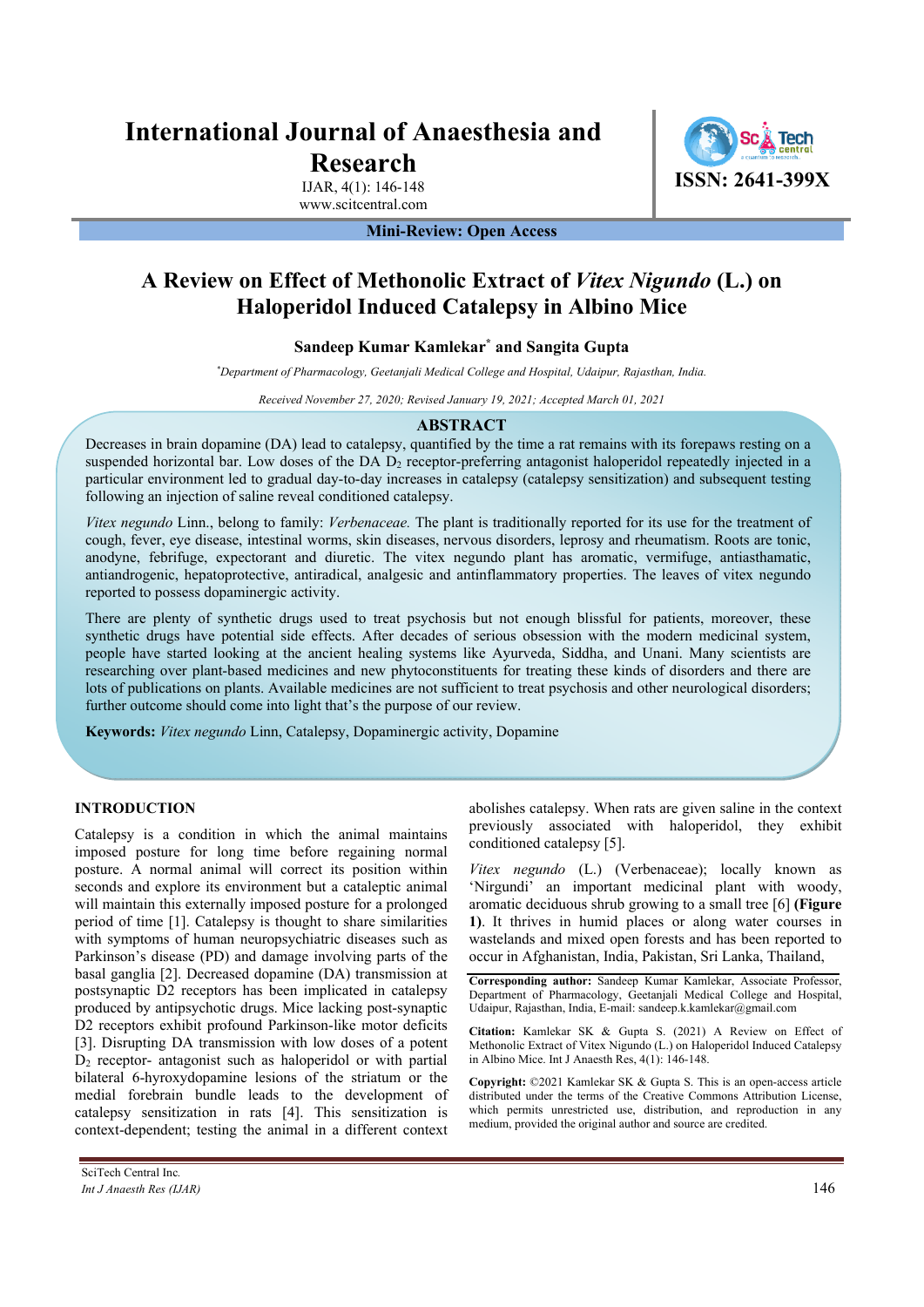## *Int J Anaesth Res, 4(1): 146-148* Kamlekar SK & Gupta SK & Gupta SK & Gupta SK & Gupta SK & Gupta SK & Gupta SK & Gupta SK & Gupta SK & Gupta SK & Gupta SK & Gupta SK & Gupta SK & Gupta SK & Gupta SK & Gupta SK & Gupta

Malaysia, eastern Africa and Madagascar [7]. The leaves contain major constituents; caryophylene oxide,  $\beta$ caryophylene oxide, viridifloral, globulol, sabinene, and gamma-terpinene. The leaves comprised with aromatic, vermifuge, antiasthmatic, antiandrogenic, hepatoprotective, antiradical, antilipoperoxidase, analgesic and antiinflammatory, cough suppressant, anti-ulcers, and antitumor activities, and are used in the treatment of rheumatic disease, headache, catarrhal fever, cervical spondylitis, and convulsions. The Vitex agnus is reported to possess dopaminergic activity [8,9].



**Figure 1.** *Vitex negundo.* 

Neuroleptic-induced catalepsy in rodents has long been used as an animal model for screening drugs for Parkinsonism and it is a robust behavioral method for studying nigrostriatal function and its modulation by cholinergic, GABAergic, serotonergic and nitrergic systems [10]. Evidence indicates that drugs which potentiate or attenuate neuroleptic induced catalepsy in rodents might aggravate or reduce the extrapyramidal side effects respectively [11].

Haloperidol-induced catalepsy in rodents is a typical narcoleptic procedure is equal to human extrapyramidal side effects generated by antipsychotic drugs [12,13]. Haloperidol, (A non-selective  $D_2$  dopamine antagonist) and metoclopramide (a potent dopaminergic blocking agent) induced catalepsy is predominantly involved in blockade of dopamine receptors in the striatum also inhibit the dopamine transmission [3,14].

*Vitex negundo* (L.) increases dopamine transmission and inhibits neuroleptic-induced catalepsy. According to Kamlekar and Gupta [15] showed polyherbal formulation of *Vitex negundo* decreases haloperidol induced catalepsy in comparison with scopolamine in mice significantly. Moreover, the test drug was shown quicker onset of action as compared to scopolamine. The mechanism behind the anticataleptic activity of vitex negundo (L.) in rodent models carries antidopaminergic activity.

## **RESULTS AND DISCUSSION**

Since ancient times, people have been using plants in various ways as a source of medicine. We believe that plants having the potential anticataleptic activity like *Vitex negundo* (L.) can be added as adjuvant therapy in psychosis and other mood disorders along with respective medication like antipsychotic drugs. We can conclude that herbal plants are very rich source of phytochemicals involve in anticataleptic activity. However, further studies are required to find out the exact mechanism behind anticataleptic effect and isolating the active compounds involved for making newer medicinal product.

## **CONCLUSION**

Allopathic medications like Antipsychotics are majorly associated with extra pyramidal side effects induced catalepsy with other minor side effects such as dry mouth, blurring of vision, constipation, urinary hesitancy in elderly males, drowsiness, lethargy, mental confusion, postural hypotension, palpitation, inhibition ejaculation, hyperprolactinemia, amenorrhea, infertility, galactorrhea and gynecomastia. To overcome this, natural medicines after evaluation can be included in treatment procedure of psychosis due to less side effect profile. The aim of our study is to find out new and innovative treatment for psychosis having fewer side effects (sedation and anti-cholinergic effect), with lower toxicity in higher dose, rapid onset of action, greater efficacy, effective in patients non-responsive to Phenothiazine and Atypical Antipsychotics.

## **REFERENCES**

- 1. Wadenberg ML, Kapur S, Soliman A, Jones C, Vaccarino F (2000) Dopamine  $D_2$  receptor occupancy predicts catalepsy and the suppression of conditioned avoidance response behavior in rats. Psychopharmacology (Berl) 150: 422-429.
- 2. Sanberg PR, Martinez R, Shytle RD, Cahill DW (1996) The catalepsy test: Is a standardized method possible? In: Sanberg PR, Ossenkopp KP, Kavaliers M, editors. Motor activity and movement disorders. Humana Press; Totowa, New Jersey. pp: 197-211.
- 3. Prinssen EPM, Colpaert FC, Koek W (2002) 5-HT1A receptor activation and anti-cataleptic effects: highefficacy agonists maximally inhibit haloperidol-induced catalepsy. Eur J Pharmacol 453: 217-221.
- 4. Prinssen EPM, Kleven MS, Koek W (1998) The cataleptogenic effects of the neuroleptic nemonapride are attenuated by its  $5-HT<sub>1A</sub>$  receptor agonist properties. Eur J Pharmacol 356: 189-192.
- 5. Kleven MS, Barret-Grevoz C, Slot LB, Newman-Tancredi A (2005) Novel antipsychotic agents with 5-  $HT<sub>1A</sub>$  agonist properties: Role of 5-HT<sub>1A</sub> receptor activation in attenuation of catalepsy induction in rats. Neuropharmacology 49: 135-143.
- 6. Rizwan UH, Azhar-ul-Haq AS, Zahoor U, Habib U, Rafeeq AK, et al. (2012) Antitussive and Toxicological